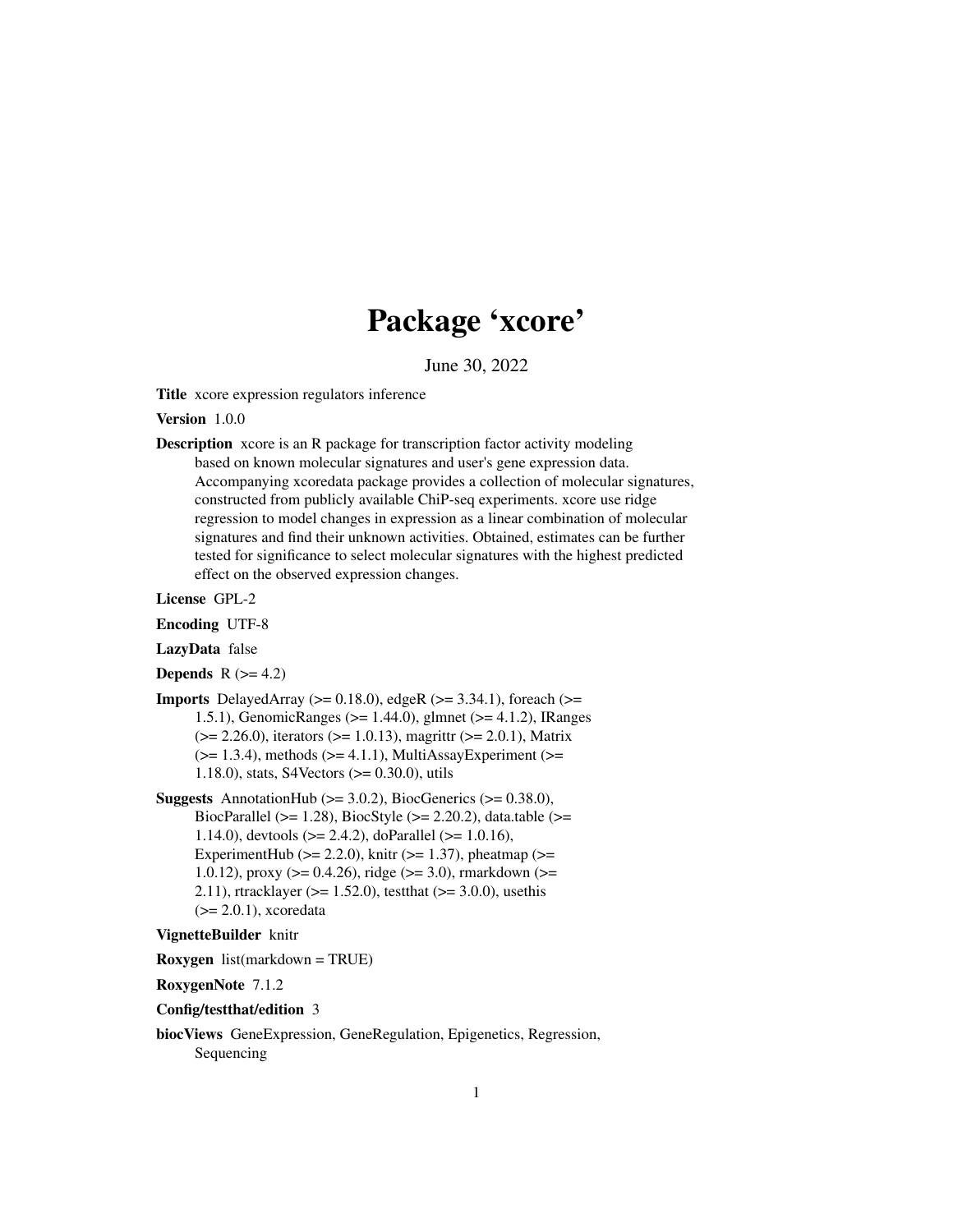git\_url https://git.bioconductor.org/packages/xcore

git\_branch RELEASE\_3\_15

git\_last\_commit 58c5cee

git\_last\_commit\_date 2022-04-26

Date/Publication 2022-06-30

Author Maciej Migdał [aut, cre] (<<https://orcid.org/0000-0002-8021-7263>>), Bogumił Kaczkowski [aut] (<<https://orcid.org/0000-0001-6554-5608>>)

Maintainer Maciej Migdał <mcjmigdal@gmail.com>

# R topics documented:

| 3              |
|----------------|
| $\overline{4}$ |
| $\overline{4}$ |
| 5              |
| 5              |
| 6              |
| 7              |
| 8              |
| 9              |
| 9              |
| 10             |
| 11             |
| 11             |
| 12             |
|                |
| 14             |
| 15             |
| 16             |
| 16             |
| 17             |
| 18             |
| 19             |
| 19             |
| 20             |
| 21             |
| 21             |
| 22             |
| 22             |

**Index** [23](#page-22-0)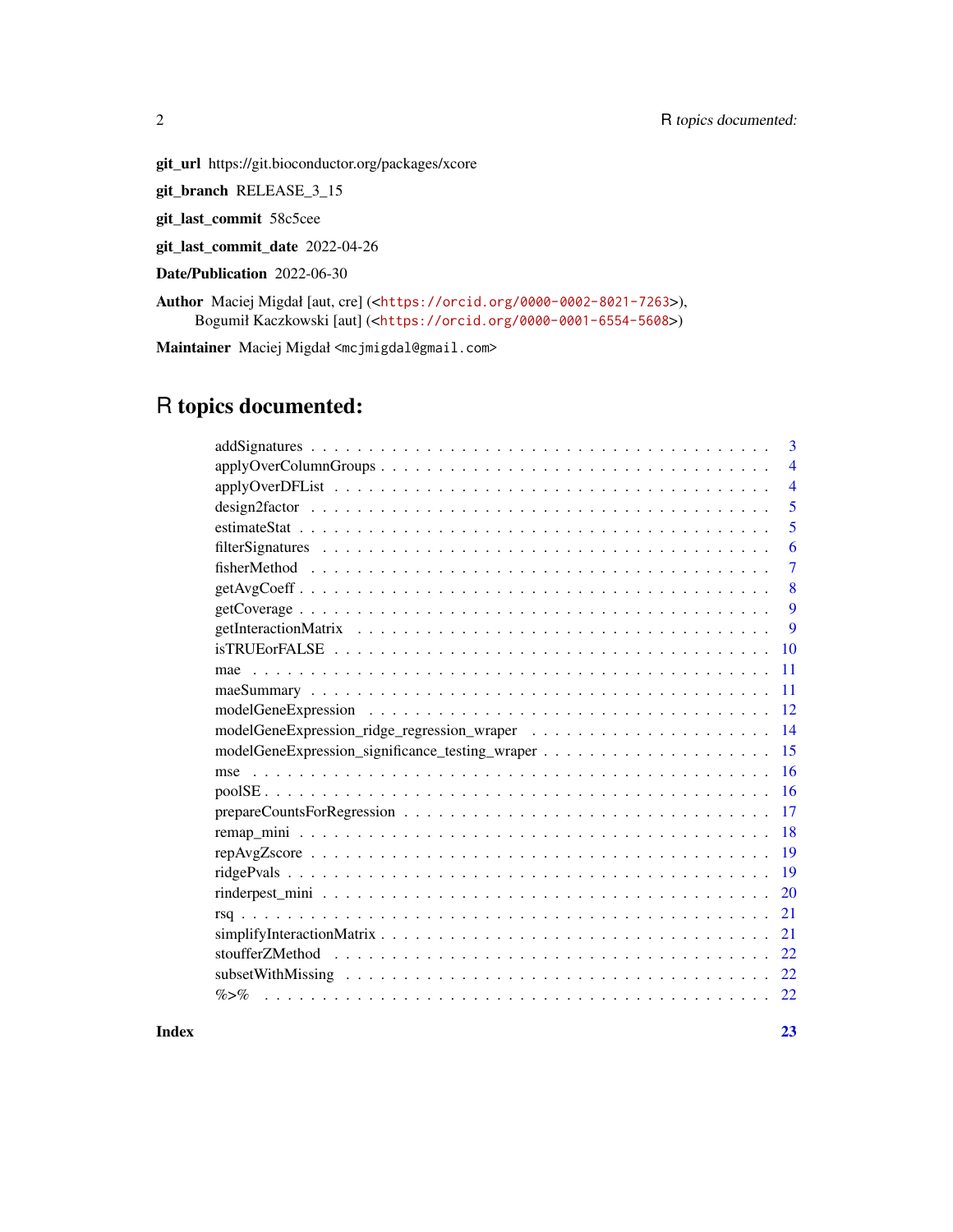<span id="page-2-0"></span>

addSignatures extends mae by adding to it new experiments. Rows consistency is ensured by taking an intersection of rows after new experiments are added.

## Usage

addSignatures(mae, ..., intersect\_rows = TRUE)

#### Arguments

| mae                     | MultiAssayExperiment object.                                                                                                                             |
|-------------------------|----------------------------------------------------------------------------------------------------------------------------------------------------------|
| $\cdot$ $\cdot$ $\cdot$ | named experiments to be added to mae.                                                                                                                    |
|                         | intersect_rows logical flag indicating if only common rows across experiments should be in-<br>cluded. Only set to FALSE if you know what you are doing. |

## Value

MultiAssayExperiment object with new experiments added.

## Examples

```
data("rinderpest_mini", "remap_mini")
base_lvl <- "00hr"
design <- matrix(
  data = c(1, 0, 0, 0)1, 0, 0,
           1, 0, 0,
           0, 1, 0,
           0, 1, 0,
           0, 1, 0,
           0, 0, 1,
           0, 0, 1,
           0, 0, 1),
  ncol = 3,
  nrow = 9,
  byrow = TRUE,
  dimnames = list(colnames(rinderpest_mini), c("00hr", "12hr", "24hr")))
mae <- prepareCountsForRegression(
  counts = rinderpest_mini,
  design = design,
  base_lvl = base_lvl)mae <- addSignatures(mae, remap = remap_mini)
```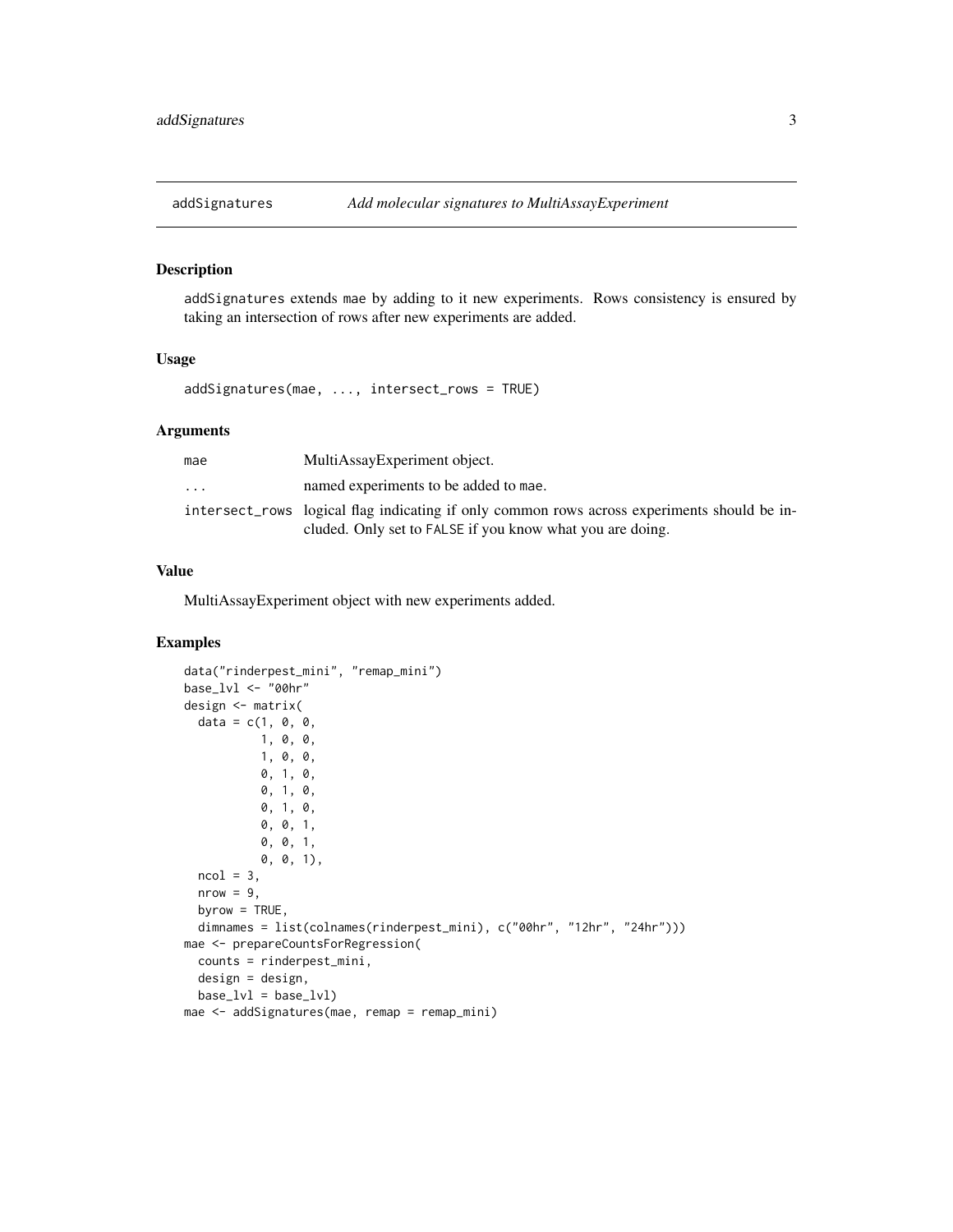<span id="page-3-0"></span>applyOverColumnGroups *Apply function over groups of columns*

#### **Description**

Returns a array obtained by applying a function to rows of submatrices of the input matrix, where the submatrices are divided into specified groups of columns.

## Usage

```
applyOverColumnGroups(mat, groups, f, ...)
```
## Arguments

| mat    | a matrix.                         |
|--------|-----------------------------------|
| groups | a vector giving columns grouping. |
|        | function to be applied.           |
|        | optional arguments to f.          |

#### Value

a matrix of dimensions nrow(mat) x nlevels(groups).

applyOverDFList *Apply function over selected column in list of data frames*

## Description

applyOverDFList operates on a list of data frames where all data frames has the same size and columns. Column of interest is extracted from each data frame and column binded in groups, next fun is applied over rows. Final result is a matrix with result for each group on a separate column. Function is parallelized over groups.

#### Usage

```
applyOverDFList(list_of_df, col_name, fun, groups)
```
#### Arguments

| list of df | list of data. frames.                                         |
|------------|---------------------------------------------------------------|
| col_name   | string specifying column in data. frames to apply fun on.     |
| fun        | function to apply, should take a single vector as a argument. |
| groups     | factor defining how elements of list_of_df should be grouped. |

#### Value

matrix with nrow(list\_of\_df[[1]]) rows and nlevels(groups) columns.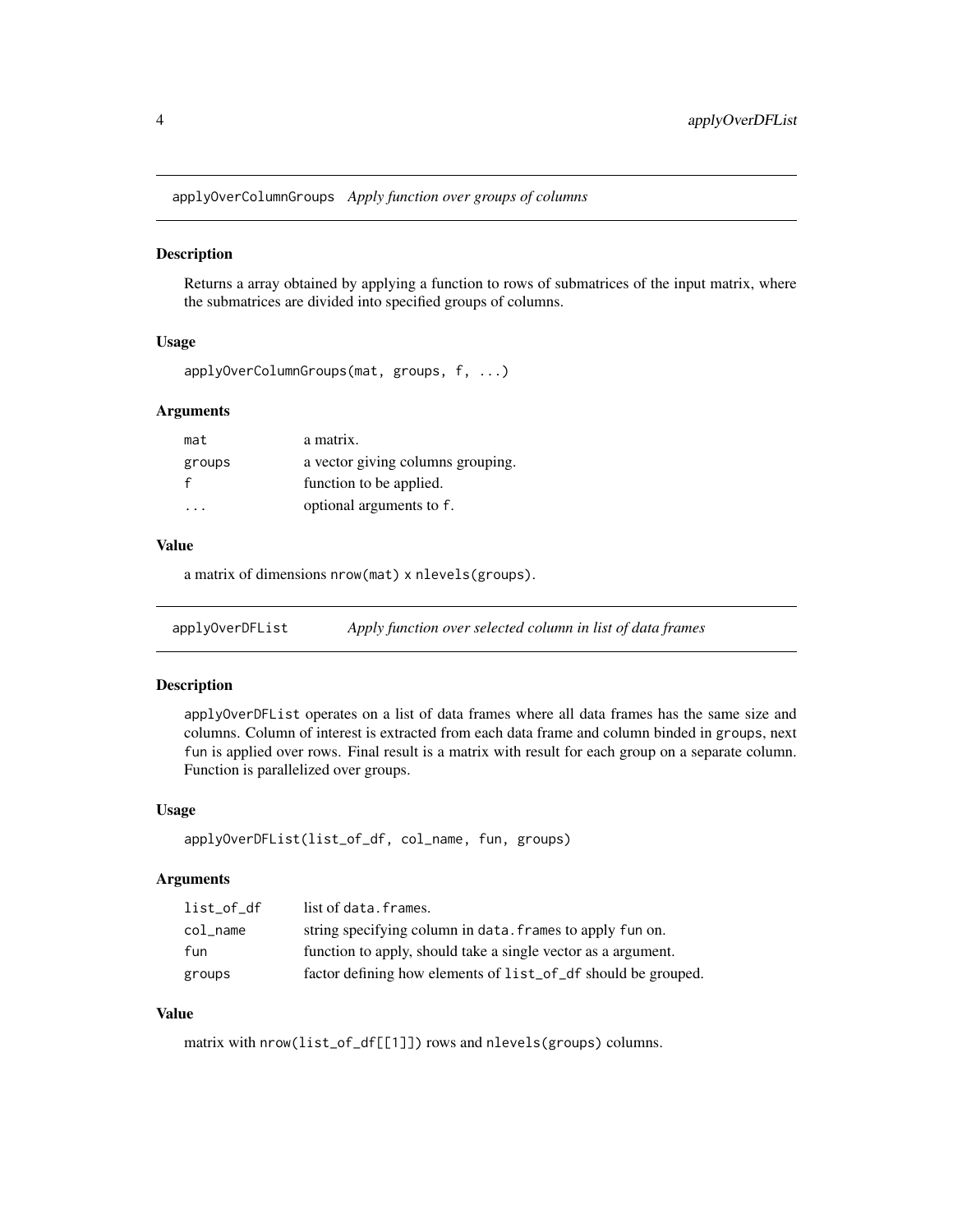<span id="page-4-0"></span>

Transform design matrix to factor

## Usage

design2factor(design)

## Arguments

design design matrix

## Value

factor

## Examples

```
## Not run:
design <- matrix(data = c(1, 1, 0, 0, 0, 0, 1, 1),
                 nrow = 4,
                 ncol = 2,
                 dimnames = list(c(paste("sample", 1:4)), c("gr1", "gr2")))
design2factor(design)
## End(Not run)
```
estimateStat *Estimate linear models goodness of fit statistic*

## Description

Estimate goodness of fit statistic of penalized linear regression models. Works with different goodness of fit statistic functions.

## Usage

```
estimateStat(x, y, u, s, method = "cv", nfold = 10, statistic = rsq, alpha = 0)
```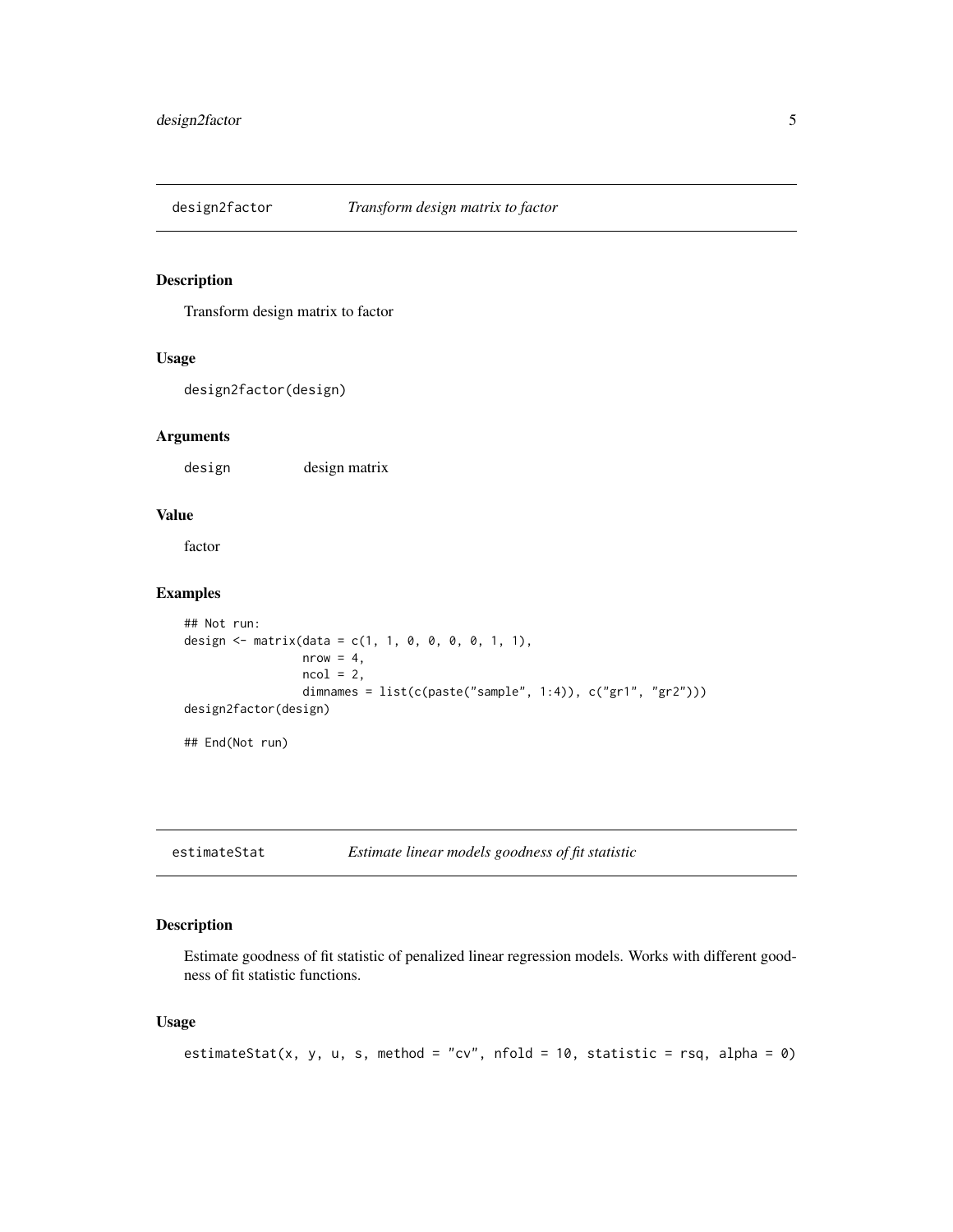## <span id="page-5-0"></span>Arguments

| X         | input matrix, of dimension nobs x nvars; each row is an observation vector. Can<br>be in sparse matrix format (inherit from class "sparseMatrix" as in package<br>Matrix)                                                                                                                                                                                                                                                                                                                                                                                                                                                                                                                                                                                                          |
|-----------|------------------------------------------------------------------------------------------------------------------------------------------------------------------------------------------------------------------------------------------------------------------------------------------------------------------------------------------------------------------------------------------------------------------------------------------------------------------------------------------------------------------------------------------------------------------------------------------------------------------------------------------------------------------------------------------------------------------------------------------------------------------------------------|
| У         | response variable. Quantitative for family="gaussian", or family="poisson"<br>(non-negative counts). For family="binomial" should be either a factor with<br>two levels, or a two-column matrix of counts or proportions (the second column<br>is treated as the target class; for a factor, the last level in alphabetical order is<br>the target class). For family="multinomial", can be a nc>=2 level factor, or<br>a matrix with nc columns of counts or proportions. For either "binomial" or<br>"multinomial", if y is presented as a vector, it will be coerced into a factor.<br>For family="cox", preferably a Surv object from the survival package: see De-<br>tails section for more information. For family="mgaussian", y is a matrix of<br>quantitative responses. |
| u         | offset vector as in glmnet. "U" experiment in mae.                                                                                                                                                                                                                                                                                                                                                                                                                                                                                                                                                                                                                                                                                                                                 |
| S         | user supplied lambda.                                                                                                                                                                                                                                                                                                                                                                                                                                                                                                                                                                                                                                                                                                                                                              |
| method    | currently only cross-validation is implemented.                                                                                                                                                                                                                                                                                                                                                                                                                                                                                                                                                                                                                                                                                                                                    |
| nfold     | number of fold to use in cross-validation.                                                                                                                                                                                                                                                                                                                                                                                                                                                                                                                                                                                                                                                                                                                                         |
| statistic | function computing goodness of fit statistic. Should accept y, x, offset argu-<br>ments and return a numeric vector of the same length. See rsq, mse for exam-<br>ples.                                                                                                                                                                                                                                                                                                                                                                                                                                                                                                                                                                                                            |
| alpha     | The elasticnet mixing parameter, with $0 \le \alpha \le 1$ . The penalty is defined as                                                                                                                                                                                                                                                                                                                                                                                                                                                                                                                                                                                                                                                                                             |
|           | $(1-\alpha)/2  \beta  _2^2+\alpha  \beta  _1.$                                                                                                                                                                                                                                                                                                                                                                                                                                                                                                                                                                                                                                                                                                                                     |
|           | $alpha=1$ is the lasso penalty, and $alpha=0$ the ridge penalty.                                                                                                                                                                                                                                                                                                                                                                                                                                                                                                                                                                                                                                                                                                                   |

#### Value

numeric vector of statistic estimates.

filterSignatures *Filter signatures by coverage*

## Description

Filter signatures overlapping low or high number of promoters. Useful to get rid of signatures that have very low variance.

## Usage

```
filterSignatures(
 mae,
 min = 0.05,max = 0.95,
 ref_experiment = "Y",
 omit\_experiments = c("Y", "U")\mathcal{L}
```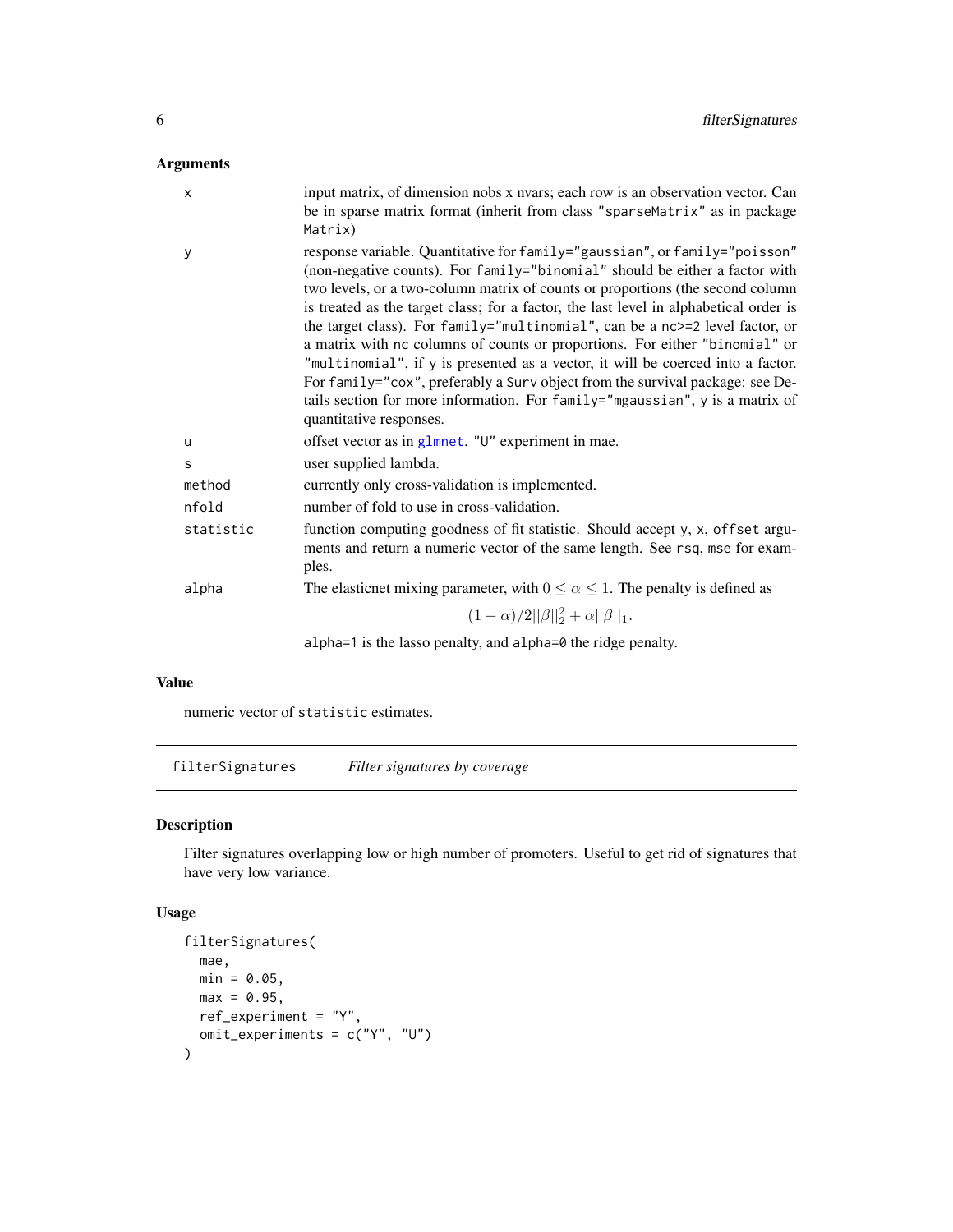#### <span id="page-6-0"></span>fisherMethod 7

#### Arguments

| mae              | MultiAssayExperiment object.                                                                                  |
|------------------|---------------------------------------------------------------------------------------------------------------|
| min              | length one numeric between 0 and 1 defining minimum promoter coverage for<br>the signature to pass filtering. |
| max              | length one numeric between 0 and 1 defining maximum promoter coverage for<br>the signature to pass filtering. |
|                  | ref_experiment string giving name of experiment to use for inferring total number of promoters.               |
| omit_experiments |                                                                                                               |

character giving names of experiments to exclude from filtering.

#### Value

MultiAssayExperiment object with selected experiments filtered.

## Examples

```
data("rinderpest_mini", "remap_mini")
base_lvl <- "00hr"
design <- matrix(
  data = c(1, 0, 0, 0)1, 0, 0,
           1, 0, 0,
           0, 1, 0,
           0, 1, 0,
           0, 1, 0,
           0, 0, 1,
           0, 0, 1,
           0, 0, 1),
  ncol = 3,
  nrow = 9,
  byrow = TRUE,
  dimnames = list(colnames(rinderpest_mini), c("00hr", "12hr", "24hr")))
mae <- prepareCountsForRegression(
  counts = rinderpest_mini,
  design = design,
  base_lvl = base_lvl)mae <- addSignatures(mae, remap = remap_mini)
mae <- filterSignatures(mae)
```
fisherMethod *Combine p-values using Fisher method*

#### Description

Fisher's method is a meta-analysis technique used to combine the results from independent statistical tests with the same hypothesis [\(Wikipedia article\)](https://en.wikipedia.org/wiki/Fisher%27s_method).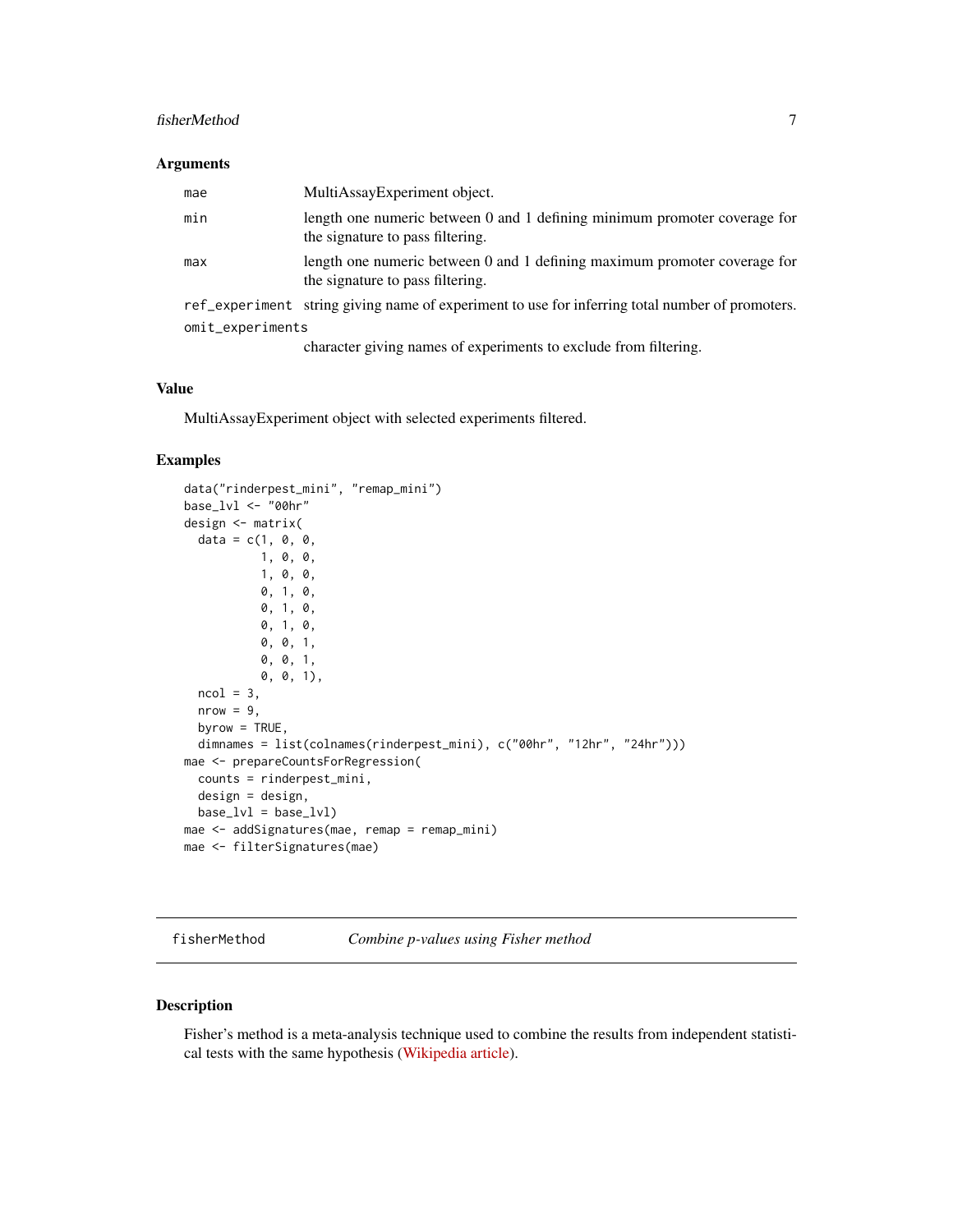## <span id="page-7-0"></span>Usage

fisherMethod(p.value, lower.tail = FALSE, log.p = TRUE)

## Arguments

| p.value    | a numeric vector of p-values to combine.                                              |
|------------|---------------------------------------------------------------------------------------|
| lower.tail | logical; if TRUE (default), probabilities are $P[X \leq x]$ , otherwise, $P[X > x]$ . |
| log.p      | logical; if TRUE, probabilities $p$ are given as $log(p)$ .                           |

## Value

a number giving combined p-value.

getAvgCoeff *Calculate average coefficients matrix*

## Description

Calculate average coefficients matrix

## Usage

```
getAvgCoeff(models, group = NULL, lambda = "lambda.min", drop_intercept = TRUE)
```
## Arguments

| models | list of cv.glmnet objects.                                                        |
|--------|-----------------------------------------------------------------------------------|
| group  | optional factor giving the grouping.                                              |
| lambda | string indicating which lambda to use.                                            |
|        | drop_intercept logical indicating if intercept should be dropped from the output. |

## Value

average coefficients matrix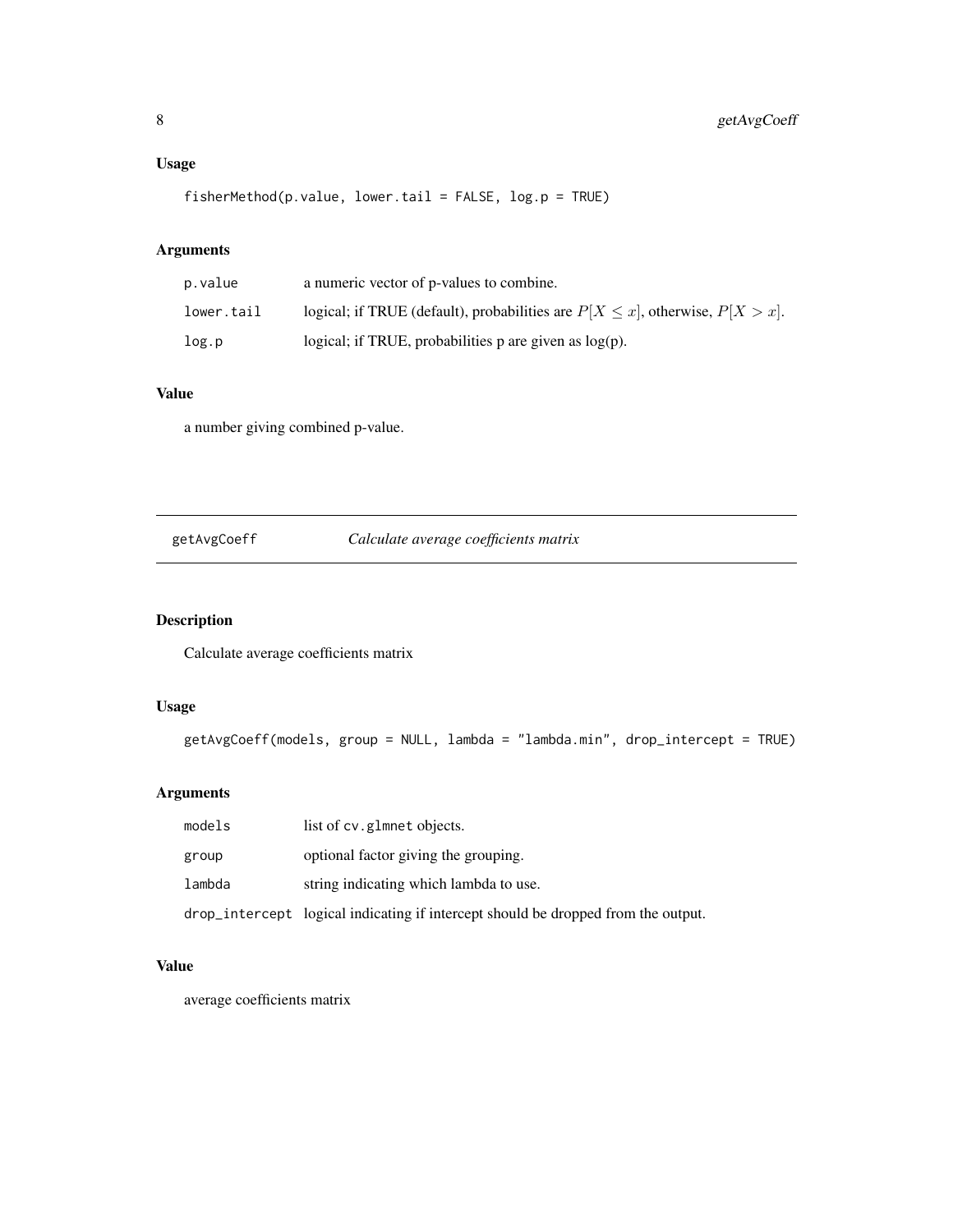<span id="page-8-0"></span>

getCoverage calculates coverage of regions (rows in interaction matrix) by features (columns). It is possible to specify features grouping variable gr then coverage tells how many distinct groups the region overlap with.

#### Usage

getCoverage(mat, gr)

#### Arguments

| mat | dgCMatrix interaction matrix such as produced by getInteractionMatrix.         |
|-----|--------------------------------------------------------------------------------|
| gr  | factor specifying features groups. Must have length equal to number of columns |
|     | in mat.                                                                        |

#### Value

Numeric vector.

## Examples

```
data("remap_mini")
y <- colnames(remap_mini)
# simple coverage
gr <- seq_along(y) %>% as.factor()
getCoverage(remap_mini, gr)
# per cell type coverage
gr <- sub(".*\\.", "", y) %>% as.factor()
getCoverage(remap_mini, gr)
```
<span id="page-8-1"></span>getInteractionMatrix *Compute interaction matrix*

## Description

getInteractionMatrix construct interaction matrix between two Granges objects. Names of object a became row names and names of b column names.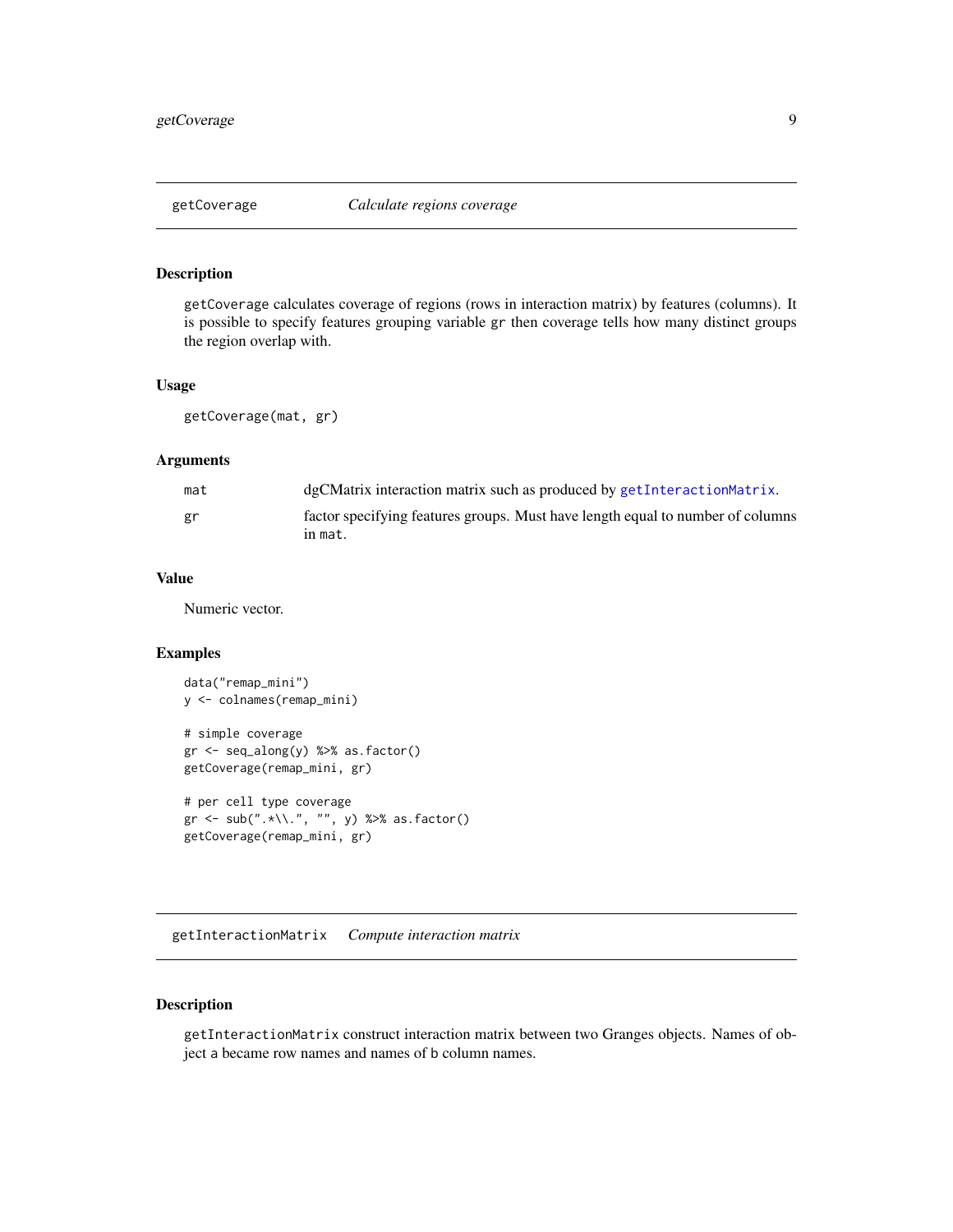#### <span id="page-9-0"></span>Usage

getInteractionMatrix(a, b, ext = 500, count = FALSE)

#### Arguments

| a     | GRanges object.                                                                                                           |
|-------|---------------------------------------------------------------------------------------------------------------------------|
| b     | GRanges object.                                                                                                           |
| ext   | Integer specifying number of base pairs the a coordinates should be extended in<br>upstream and downstream directions.    |
| count | Logical indicating if matrix should hold number of overlaps between a and b or<br>if FALSE presence / absence indicators. |

## Value

Sparse matrix of class dgCMatrix, with rows corresponding to a and columns to b. Each cell holds a number indicating how many times a and b overlapped.

#### Examples

```
a <- GenomicRanges::GRanges(
 seqnames = c("chr20", "chr4"),
 ranges = IRanges::IRanges(
   start = c(62475984L, 173530220L),
   end = c(62476001L, 173530236L)),
 strand = c("-", "-"),
 name = c("hg19::chr20:61051039..61051057,-;hg_188273.1",
           "hg19::chr4:174451370..174451387,-;hg_54881.1"))
b <- GenomicRanges::GRanges(
 seqnames = c("chr4", "chr20"),
 ranges = IRanges::IRanges(
   start = c(173530229L, 63864270L),
   end = c(173530236L, 63864273L)),
 strand = c("-", "-"),
 name = c("HAND2", "GATA5"))
getInteractionMatrix(a, b)
```
isTRUEorFALSE *Check if argument is a binary flag*

## Description

Check if argument is a binary flag

#### Usage

isTRUEorFALSE(x)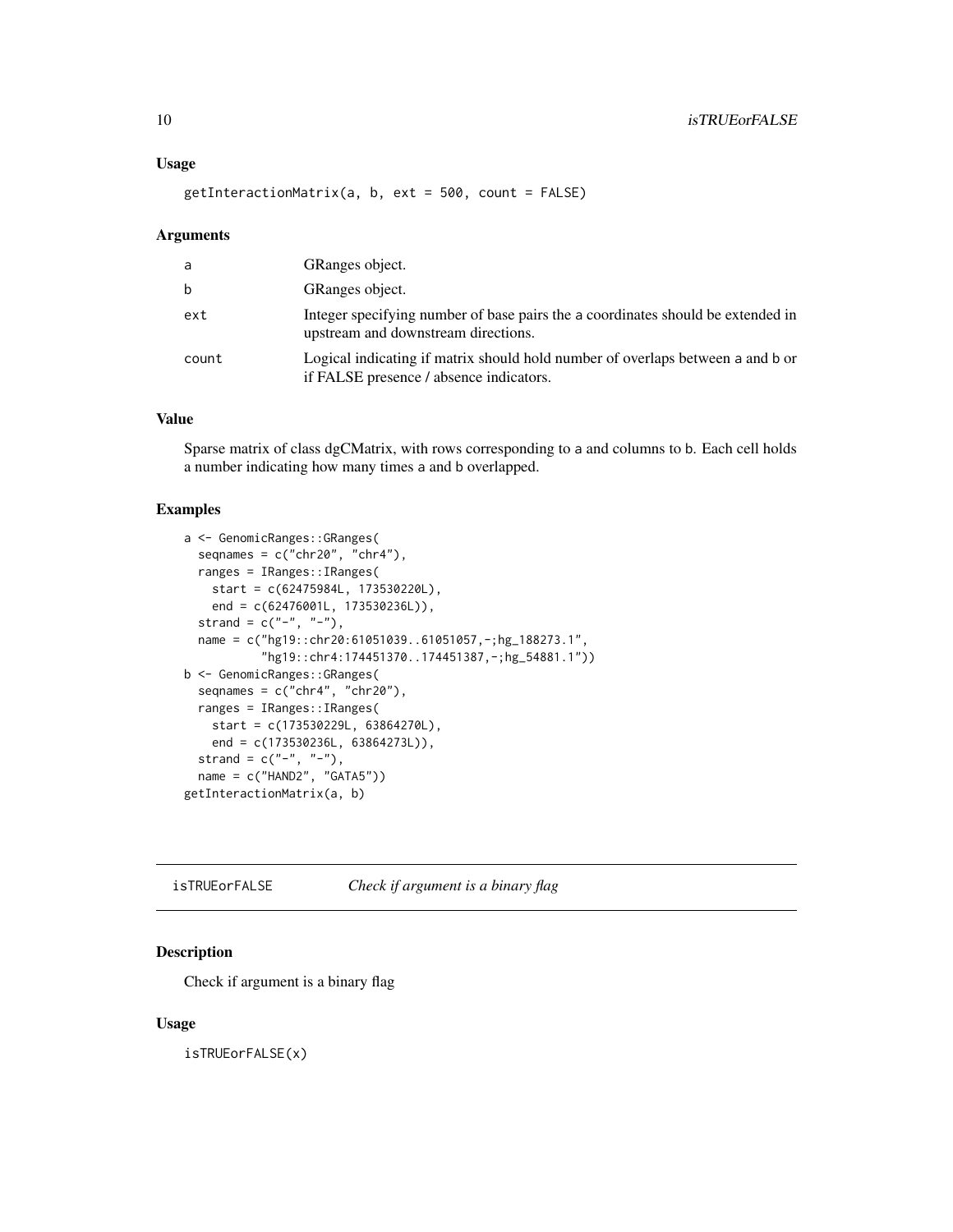#### <span id="page-10-0"></span>mae 11 metal 11 metal 11 metal 11 metal 11 metal 11 metal 11 metal 11 metal 11 metal 11 metal 11 metal 11 metal 11 metal 11 metal 11 metal 11 metal 11 metal 11 metal 11 metal 11 metal 11 metal 11 metal 11 metal 11 metal 11

## Arguments

x object to test

## Value

binary flag

## mae *Calculate Mean Absolute Error*

## Description

Calculate Mean Absolute Error

## Usage

mae(y, yhat, ...)

## Arguments

|          | numeric vector of observed expression values.  |
|----------|------------------------------------------------|
| vhat     | numeric vector of predicted expression values. |
| $\cdots$ | not used.                                      |

## Value

numeric vector

maeSummary *Helper summarizing MAE object*

## Description

Helper summarizing MAE object

## Usage

maeSummary(mae)

## Arguments

mae MultiAssayExperiment object.

## Value

named list giving number of rows and columns, overall mean and standard deviation in mae's experiments.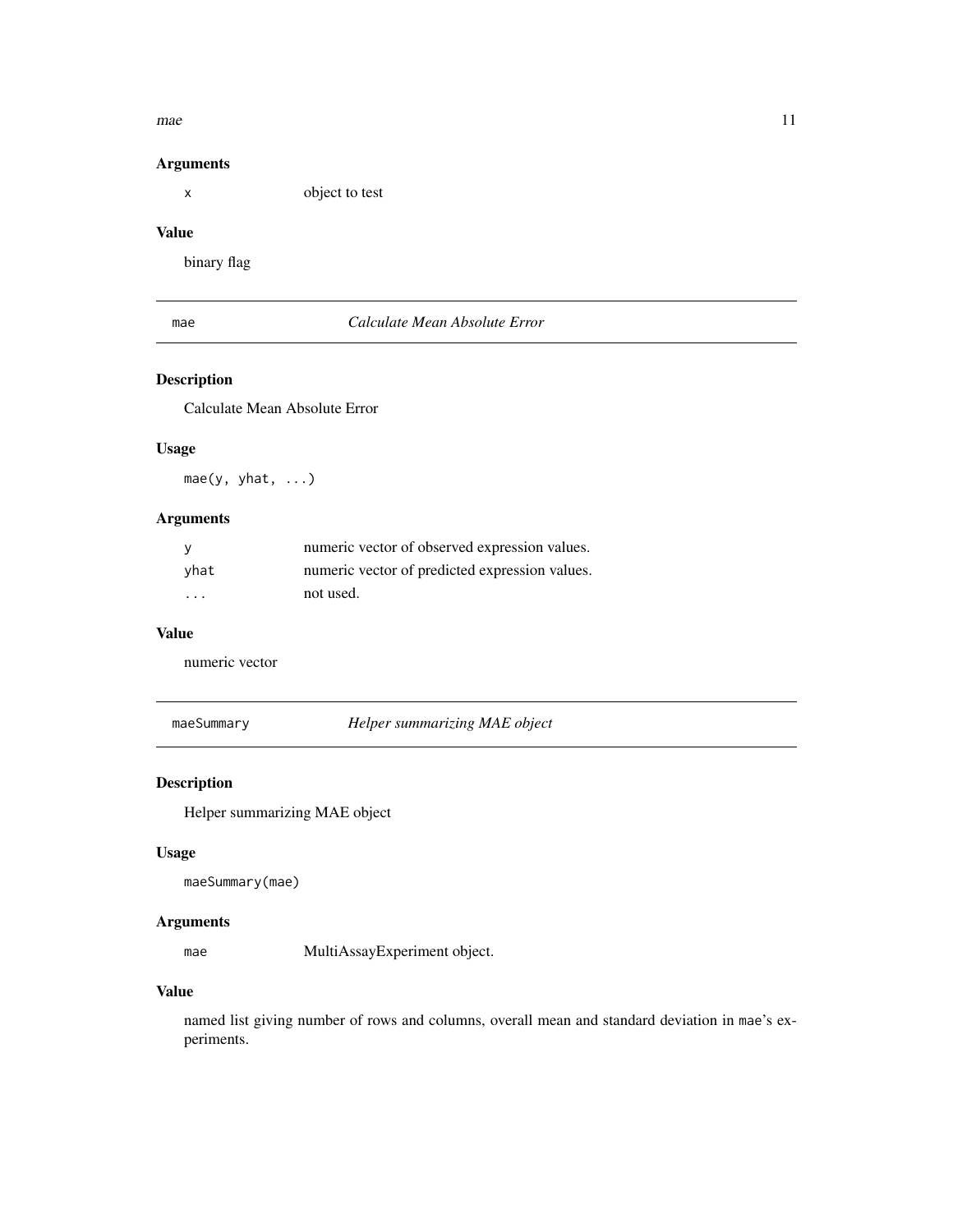<span id="page-11-0"></span>modelGeneExpression *Gene expression modeling pipeline*

## Description

modelGeneExpression uses parallelization if parallel backend is registered. For that reason we advise against passing parallel argument to internally called [cv.glmnet](#page-0-0) routine.

## Usage

```
modelGeneExpression(
 mae,
 yname = "Y",
 uname = "U",
 xnames,
 design = NULL,
  standardize = TRUE,
 parallel = FALSE,
 pvalues = TRUE,
 precalcmodels = NULL,
  ...
)
```
## Arguments

| mae           | MultiAssayExperiment object such as produced by prepareCountsForRegression.                                                                                                                                                                                                                                                                        |
|---------------|----------------------------------------------------------------------------------------------------------------------------------------------------------------------------------------------------------------------------------------------------------------------------------------------------------------------------------------------------|
| yname         | string indicating experiment in mae to use as the expression input.                                                                                                                                                                                                                                                                                |
| uname         | string indicating experiment in mae to use as the basal expression level.                                                                                                                                                                                                                                                                          |
| xnames        | character indicating experiments in mae to use as molecular signatures.                                                                                                                                                                                                                                                                            |
| design        | matrix giving the design matrix for the samples. Default (NULL) is to use design<br>found in mae metadata. Columns corresponds to samples groups and rows to<br>samples names. Only samples included in the design will be processed.                                                                                                              |
| standardize   | logical flag indicating if the molecular signatures should be scaled. Advised to<br>be set to TRUE.                                                                                                                                                                                                                                                |
| parallel      | parallel argument to internally used cv. glmnet function. Advised to be set to<br>FALSE as it might interfere with parallelization used in modelGeneExpression.                                                                                                                                                                                    |
| pvalues       | logical flag indicating if significance testing for the estimated molecular signa-<br>tures activities should be performed.                                                                                                                                                                                                                        |
| precalcmodels | optional list of precomputed 'cv.glmnet' objects for each molecular signature<br>and sample. The elements of this list should be matching the xnames vector.<br>Each of those elements should be a named list holding 'cv.glmnet' objects for<br>each sample. If provided those models will be used instead of running regression<br>from scratch. |
| .             | arguments passed to glmnet::cv.glmnet.                                                                                                                                                                                                                                                                                                             |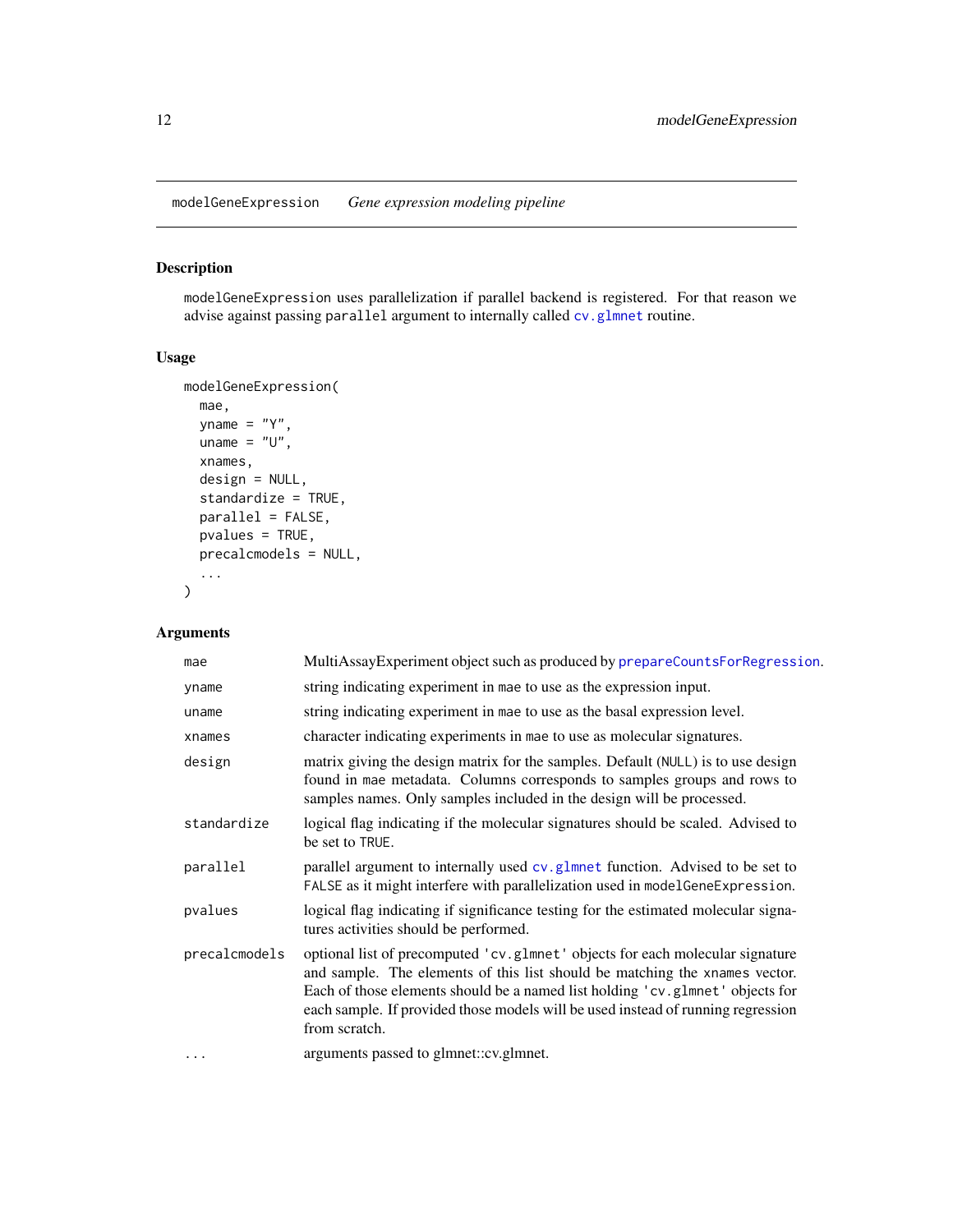#### <span id="page-12-0"></span>Details

For speeding up the calculations consider lowering number of folds used in internally run cv. glmnet by specifying nfolds argument. By default 10 fold cross validation is used.

The relationship between the expression  $(Y)$  and molecular signatures  $(X)$  is described using linear model formulation. The pipeline attempts to model the change in expression between basal expression level (u) and each sample, with the goal of finding the unknown molecular signatures activities. Linear models are fit using popular ridge regression implementation [glmnet](#page-0-0) (Friedman, Hastie, and Tibshirani 2010).

If pvalues is set to TRUE the significance of the estimated molecular signatures activities is tested using methodology introduced by (Cule, Vineis, and De Iorio 2011) which original implementation can be found in [ridge-package.](#page-0-0)

If replicates are available the signatures activities estimates and their standard error estimates can be combined. This is done by averaging signatures activities estimates and pooling their significance estimates using Stouffer's method for the Z-scores and Fisher's method for the p-values.

For detailed pipeline description we refer interested user to paper accompanying this package.

#### Value

Nested list with following elements

- regression\_models Named list with elements corresponding to signatures specified in xnames. Each of these is a list holding 'cv.glmnet' objects corresponding to each sample.
- pvalues Named list with elements corresponding to signatures specified in xnames. Each of these is a list holding data.frame of signature's p-values and test statistics estimated for each sample.
- **zscore\_avg** Named list with elements corresponding to signatures specified in xnames. Each of these is a matrix holding replicate average Z-scores with columns corresponding to groups in the design.
- coef avg Named list with elements corresponding to signatures specified in xnames. Each of these is a matrix holding replicate averaged signatures activities with columns corresponding to groups in the design.
- **results** Named list of a data. frames holding replicate average molecular signatures, overall molecular signatures Z-score and p-values calculated over groups using Stouffer's and Fisher's methods.

## Examples

```
data("rinderpest_mini", "remap_mini")
base_lvl <- "00hr"
design <- matrix(
 data = c(1, 0, 0, 0)1, 0, 0,
           1, 0, 0,
           0, 1, 0,
           0, 1, 0,
           0, 1, 0,
           0, 0, 1,
           0, 0, 1,
```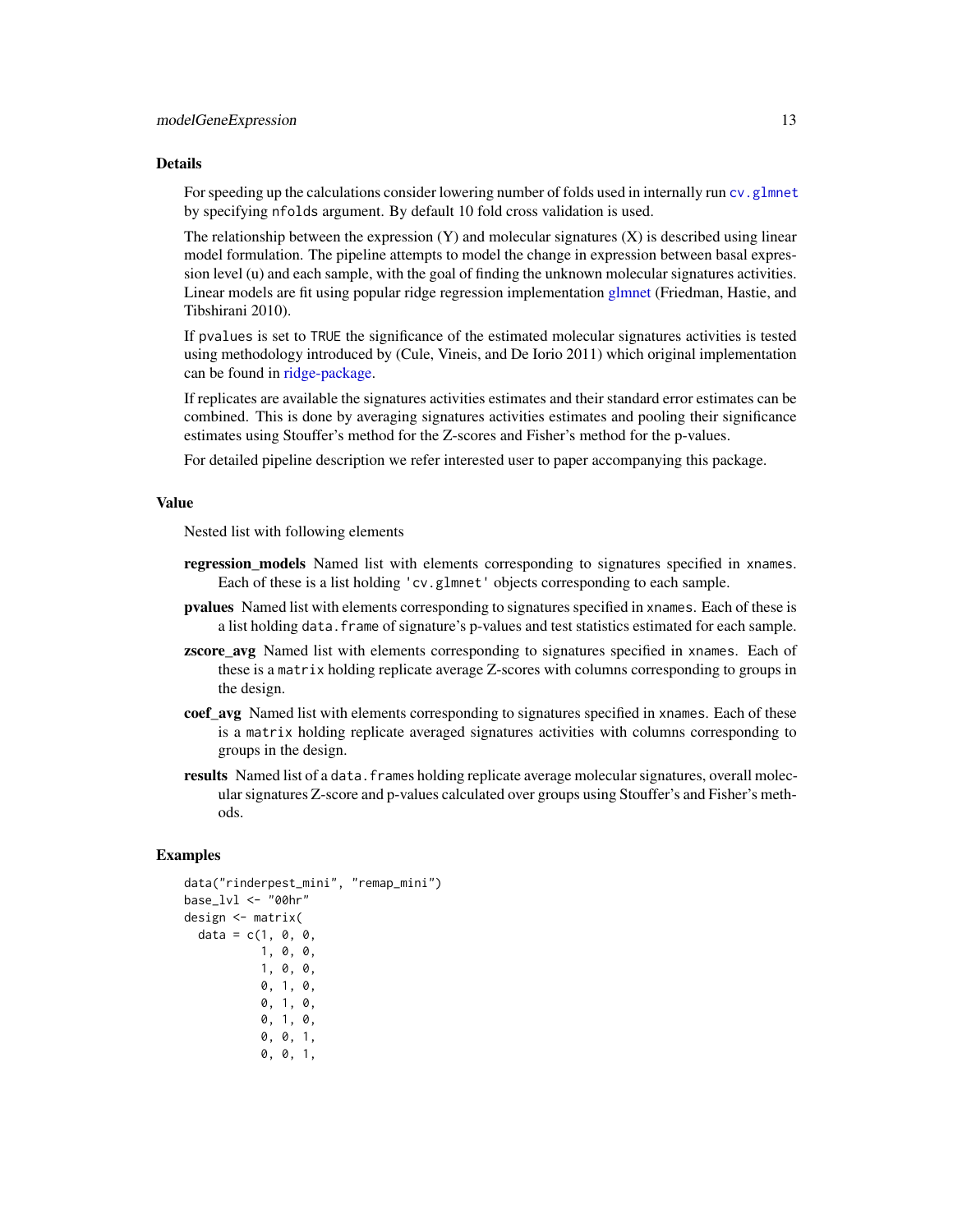```
0, 0, 1),
  ncol = 3,
  nrow = 9,
  byrow = TRUE,
  dimnames = list(colnames(rinderpest_mini), c("00hr", "12hr", "24hr")))
mae <- prepareCountsForRegression(
 counts = rinderpest_mini,
 design = design,
 base_lvl = base_lvl)mae <- addSignatures(mae, remap = remap_mini)
mae <- filterSignatures(mae)
res <- modelGeneExpression(
  mae = mae,xnames = "remap",
  nfolds = 5)
```
modelGeneExpression\_ridge\_regression\_wraper *Ridge regression wrapper for modelGeneExpression*

#### Description

Internal function used in modelGeneExpression. It runs ridge regression parallelly across signatures and samples as specified by experiment design.

## Usage

```
modelGeneExpression_ridge_regression_wraper(
  mae,
 yname,
  uname,
  xnames,
  groups,
  standardize,
 parallel,
  precalcmodels,
  ...
)
```
## Arguments

| mae    | MultiAssayExperiment object such as produced by prepareCountsForRegression. |
|--------|-----------------------------------------------------------------------------|
| yname  | string indicating experiment in mae to use as the expression input.         |
| uname  | string indicating experiment in mae to use as the basal expression level.   |
| xnames | character indicating experiments in mae to use as molecular signatures.     |
| groups | factor representation of design matrix.                                     |

<span id="page-13-0"></span>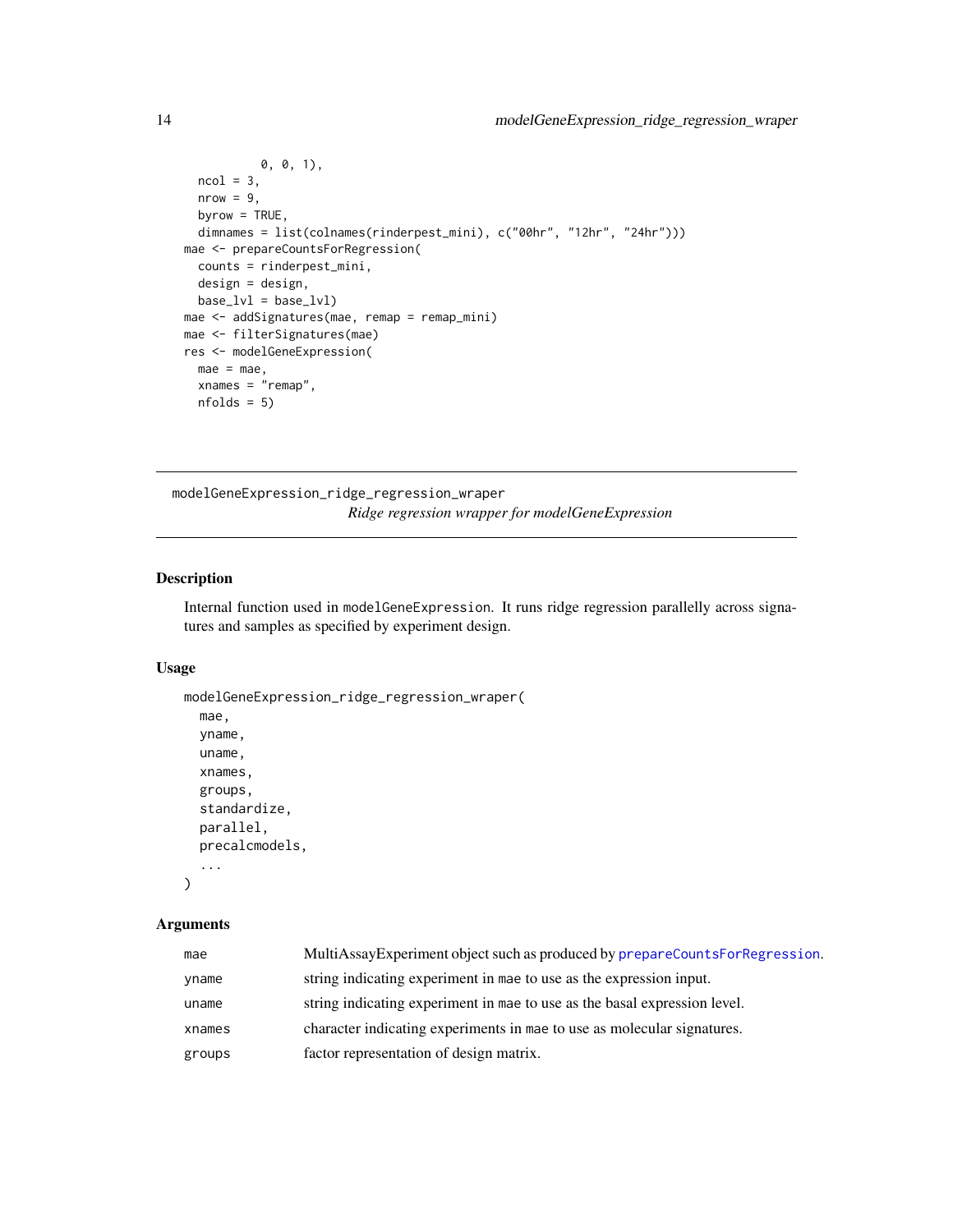<span id="page-14-0"></span>

| standardize             | logical flag indicating if the molecular signatures should be scaled. Advised to<br>be set to TRUE.                                                                                                                                                                                                                                                |
|-------------------------|----------------------------------------------------------------------------------------------------------------------------------------------------------------------------------------------------------------------------------------------------------------------------------------------------------------------------------------------------|
| parallel                | parallel argument to internally used cv. glmnet function. Advised to be set to<br>FALSE as it might interfere with parallelization used in model Gene Expression.                                                                                                                                                                                  |
| precalcmodels           | optional list of precomputed 'cv.g1mnet' objects for each molecular signature<br>and sample. The elements of this list should be matching the xnames vector.<br>Each of those elements should be a named list holding 'cv.glmnet' objects for<br>each sample. If provided those models will be used instead of running regression<br>from scratch. |
| $\cdot$ $\cdot$ $\cdot$ | arguments passed to glmnet::cv.glmnet.                                                                                                                                                                                                                                                                                                             |

#### Value

Named list with elements corresponding to signatures specified in xnames. Each of these is a list holding 'cv.glmnet' objects corresponding to each sample.

modelGeneExpression\_significance\_testing\_wraper *Statistical testing of ridge regression estimates wrapper for modelGeneExpression*

## Description

Internal function used in modelGeneExpression. It runs ridgePvals parallelly across signatures and samples as specified by experiment design.

## Usage

```
modelGeneExpression_significance_testing_wraper(
  mae,
 yname,
  uname,
  xnames,
  groups,
  standardize,
  regression_models
\lambda
```
## Arguments

| mae    | MultiAssayExperiment object such as produced by prepareCountsForRegression. |
|--------|-----------------------------------------------------------------------------|
| yname  | string indicating experiment in mae to use as the expression input.         |
| uname  | string indicating experiment in mae to use as the basal expression level.   |
| xnames | character indicating experiments in mae to use as molecular signatures.     |
| groups | factor representation of design matrix.                                     |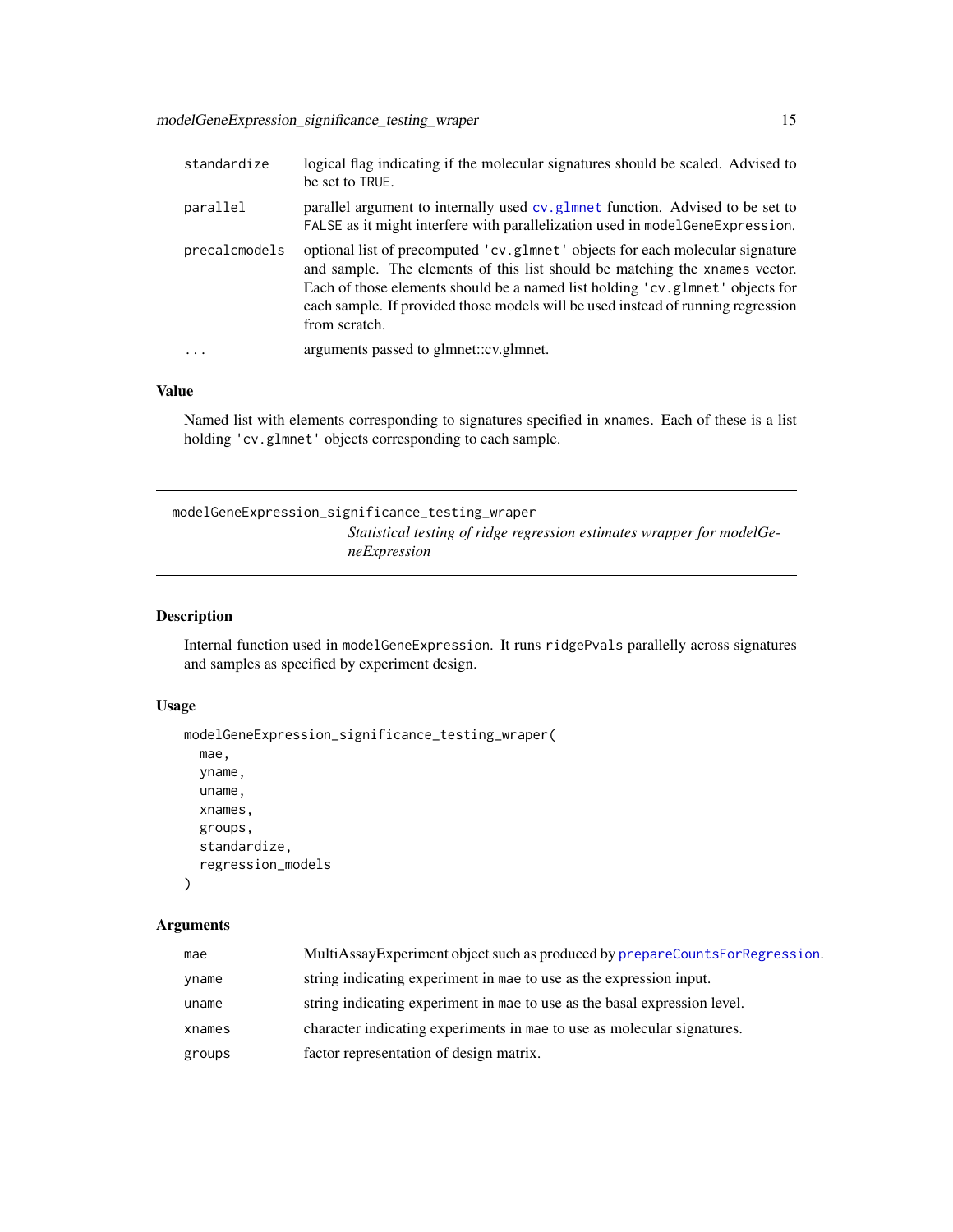<span id="page-15-0"></span>

| standardize       | logical flag indicating if the molecular signatures should be scaled. Advised to                                                                                                                                                   |  |
|-------------------|------------------------------------------------------------------------------------------------------------------------------------------------------------------------------------------------------------------------------------|--|
|                   | be set to TRUE.                                                                                                                                                                                                                    |  |
| regression_models |                                                                                                                                                                                                                                    |  |
|                   | Named list with elements corresponding to signatures specified in xnames. Each<br>of these is a list holding 'cv.glmnet' objects corresponding to each sample.<br>Usually returned by modelGeneExpression_ridge_regression_wraper. |  |

## Value

Named list with elements corresponding to signatures specified in xnames. Each of these is a list holding data. frame of signature's p-values and test statistics estimated for each sample.

mse *Calculate Mean Squared Error*

## Description

Calculate Mean Squared Error

#### Usage

mse(y, yhat, ...)

#### Arguments

|                         | numeric vector of observed expression values.  |
|-------------------------|------------------------------------------------|
| vhat                    | numeric vector of predicted expression values. |
| $\cdot$ $\cdot$ $\cdot$ | not used.                                      |

#### Value

numeric vector

poolSE *Pool Standard Error / Standard Deviation*

## Description

Pooled standard erro is calculated following (Cohen 1977) formulation for pooled standard deviation. TODO check out https://www.statisticshowto.com/find-pooled-sample-standard-error/, https://www.statisticshowto.com standard-deviation/

#### Usage

poolSE(x)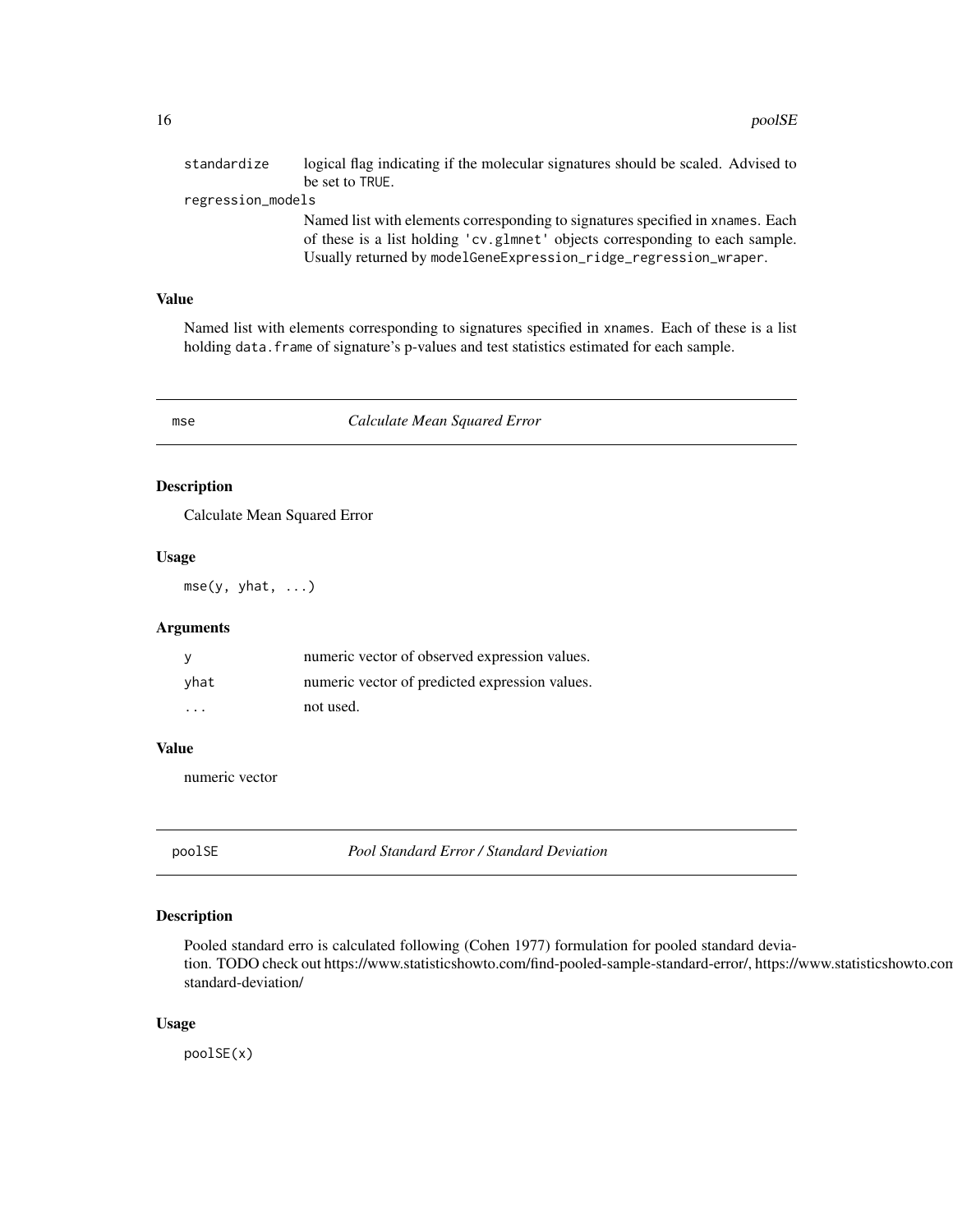## <span id="page-16-0"></span>prepareCountsForRegression 17

## Arguments

x Numeric vector of standard errors to pool.

## Value

Number giving pooled standard error.

<span id="page-16-1"></span>prepareCountsForRegression

*Process count matrix for expression modeling*

## Description

Expression counts are processed using [edgeR](#page-0-0) following [User's Guide.](https://bioconductor.org/packages/release/bioc/vignettes/edgeR/inst/doc/edgeRUsersGuide.pdf) Shortly, counts for each sample are filtered for lowly expressed promoters, normalized for the library size and transformed into counts per million (CPM). Optionally, CPM are log2 transformed with addition of pseudo count. Basal level expression is calculated by averaging base\_lvl samples expression values.

## Usage

```
prepareCountsForRegression(
  counts,
  design,
  base_lvl,
  log2 = TRUE,
  pseudo_count = 1L,
  drop\_base\_lvl = TRUE\mathcal{E}
```
Arguments

| counts           | matrix of read counts.                                                                                                                           |
|------------------|--------------------------------------------------------------------------------------------------------------------------------------------------|
| design           | matrix giving the design matrix for the samples. Columns corresponds to sam-<br>ples groups and rows to samples names.                           |
| base_lvl         | string indicating group in design corresponding to basal expression level. The<br>reference samples to which expression change will be compared. |
| log <sub>2</sub> | logical flag indicating if counts should be log2(counts per million) should be<br>returned.                                                      |
| pseudo_count     | integer count to be added before taking $log2$ .                                                                                                 |
| drop_base_lvl    | logical flag indicating if base_1v1 samples should be dropped from resulting<br>MultiAssayExperiment object.                                     |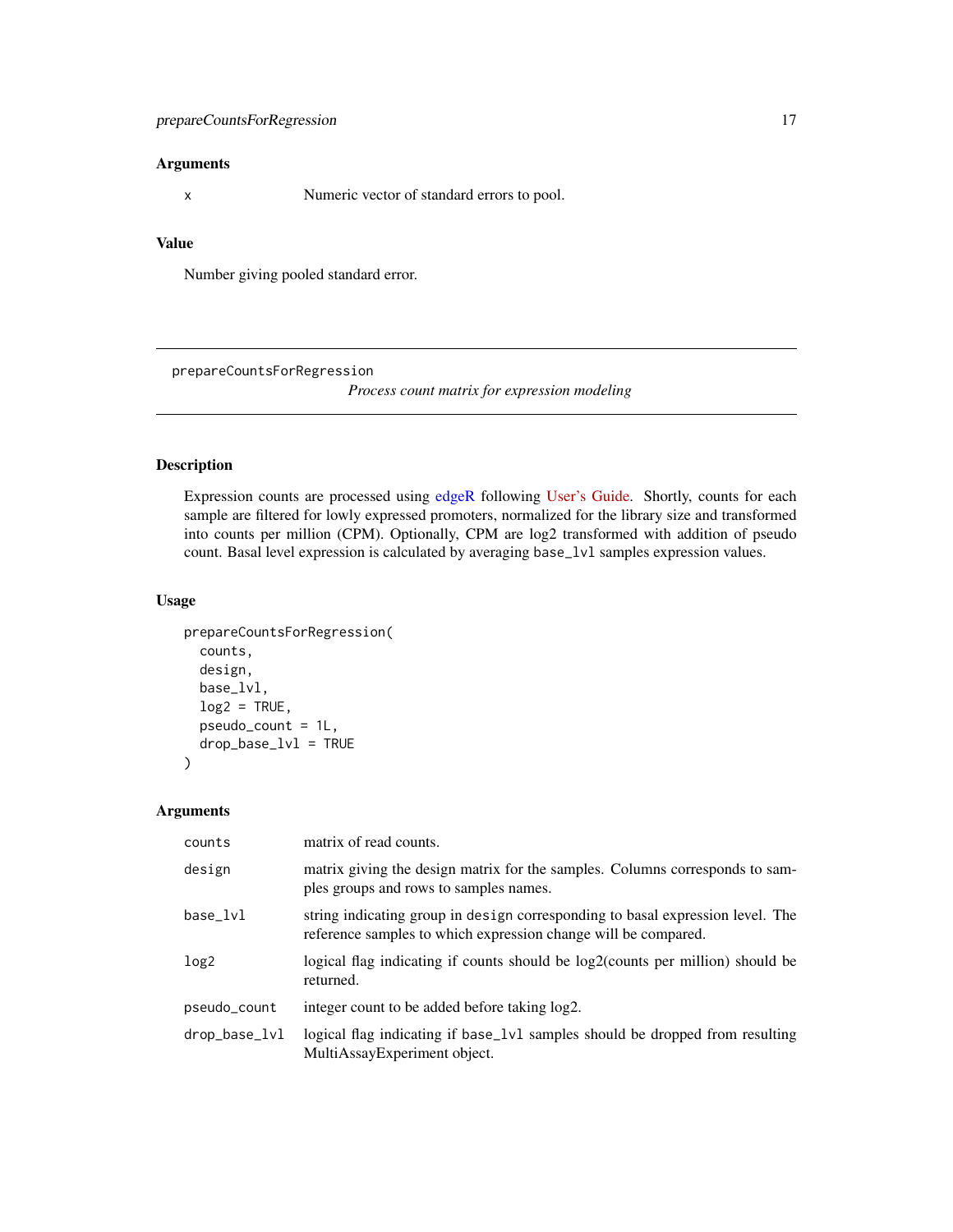## <span id="page-17-0"></span>Value

MultiAssayExperiment object with two experiments:

- U matrix giving expression values averaged over basal level samples
- Y matrix of expression values

design with base\_lvl dropped is stored in metadata and directly available for modelGeneExpression.

#### Examples

```
data("rinderpest_mini")
base_lvl <- "00hr"
design <- matrix(
  data = c(1, 0, 0, 0)1, 0, 0,
           1, 0, 0,
           0, 1, 0,
           0, 1, 0,
           0, 1, 0,
           0, 0, 1,
           0, 0, 1,
           0, 0, 1),
  ncol = 3,
  nrow = 9,
  byrow = TRUE,dimnames = list(colnames(rinderpest_mini), c("00hr", "12hr", "24hr")))
mae <- prepareCountsForRegression(
  counts = rinderpest_mini,
  design = design,
  base_lvl = base_lvl)
```
remap\_mini *xcore example molecular signatures*

#### Description

Molecular signatures data intended for use in xcore vignette and examples. It is build ReMap2020 molecular signatures constructed against FANTOM5 annotation, which can be found in xcoredata package. Here the data is only a subset limited to core promoters (promoters\_f5\_core) and randomly selected 600 signatures.

#### Usage

data(remap\_mini)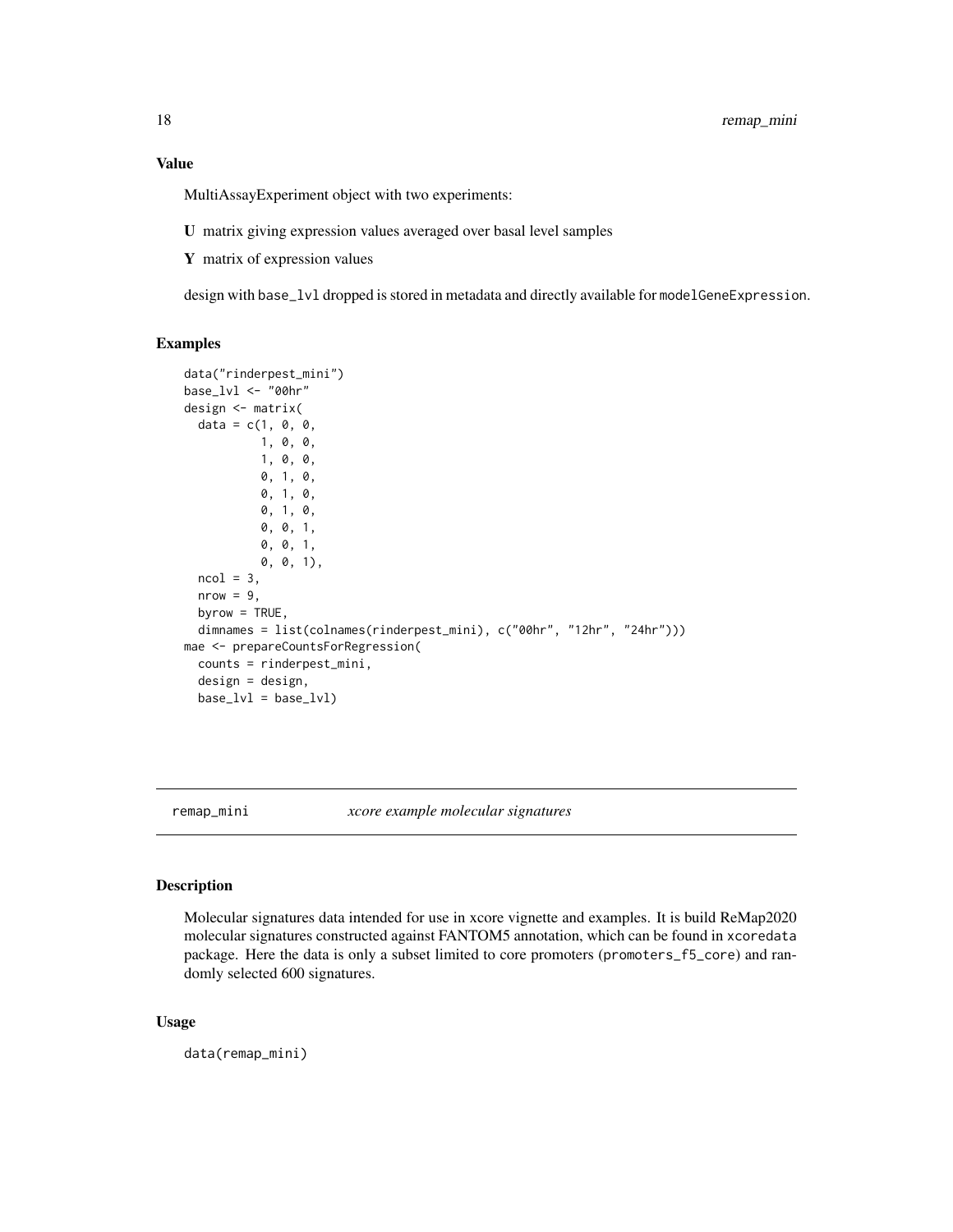## <span id="page-18-0"></span>repAvgZscore 19

## Format

A dgCMatrix with 14191 rows and 600 columns holding interaction matrix for subset of ReMap2020 molecular signatures against FANTOM5 annotation. Rows corresponds to FANTOM5 promoters and columns to signatures.

repAvgZscore *Calculate replicate averaged Z-scores*

## Description

Replicate averaged Z-scores is calculated by dividing replicate average coefficient by replicate pooled standard error.

#### Usage

```
repAvgZscore(pvalues, groups)
```
#### Arguments

| pvalues | Data frame with 'se' (standard error) and 'coef' (coefficient) columns. Such |  |
|---------|------------------------------------------------------------------------------|--|
|         | as in pvalues output of model Gene Expression.                               |  |
| groups  | Factor giving group membership for samples in pvalues.                       |  |

#### Value

Numeric matrix of averaged Z-scores. Columns correspond to groups and rows to predictors.

ridgePvals *Significance testing in linear ridge regression*

#### Description

Standard error estimation and significance testing for coefficients estimated in linear ridge regression. ridgePvals re-implement original method by (Cule et al. BMC Bioinformatics 2011.) found in [ridge-package.](#page-0-0) This function is intended to use with [cv.glmnet](#page-0-0) output.

#### Usage

```
ridgePvals(x, y, beta, lambda, standardizex = TRUE, svdX = NULL)
```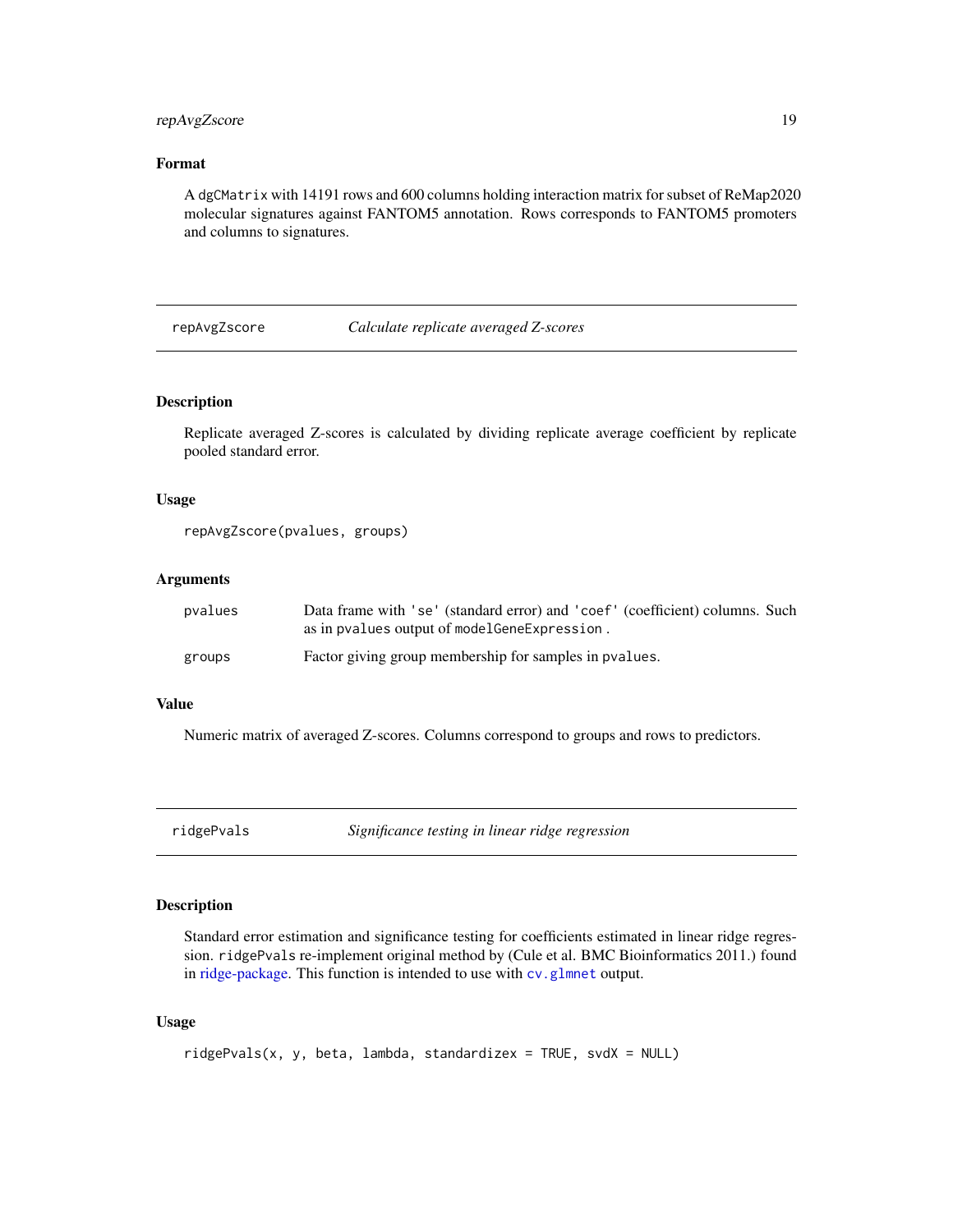## <span id="page-19-0"></span>Arguments

| $\mathsf{x}$ | input matrix, same as used in cv.glmnet.                                                                                                                                                                                          |
|--------------|-----------------------------------------------------------------------------------------------------------------------------------------------------------------------------------------------------------------------------------|
| y            | response variable, same as used in cv. glmnet.                                                                                                                                                                                    |
| beta         | matrix of coefficients, estimated using cv. glmnet.                                                                                                                                                                               |
| lambda       | lambda value for which beta was estimated.                                                                                                                                                                                        |
| standardizex | logical flag for x variable standardization, should be set to same value as standarize<br>flag in cv.glmnet.                                                                                                                      |
| svdX         | optional singular-value decomposition of x matrix. One can be obtained using<br>link[base]{svd}. Passing this argument omits internal call to link[base]{svd},<br>this is useful when calling ridgePvals repeatedly using same x. |

## Value

a data.frame with columns

coef beta's names

se beta's standard errors

tstat beta's test statistic

pval beta's p-values

rinderpest\_mini *xcore example expression data*

## Description

Expression data intended for use in xcore vignette and examples. It is build from FANTOM5's 293SLAM rinderpest infection time course dataset. Here the data is only a subset limited to core promoters (promoters\_f5\_core).

## Usage

```
data(rinderpest_mini)
```
#### Format

A matrix with 14191 rows and 6 columns holding expression counts from CAGE-seq experiment. Rows corresponds to FANTOM5 promoters and columns to time points at which expression was measured 0 and 24 hours post infection.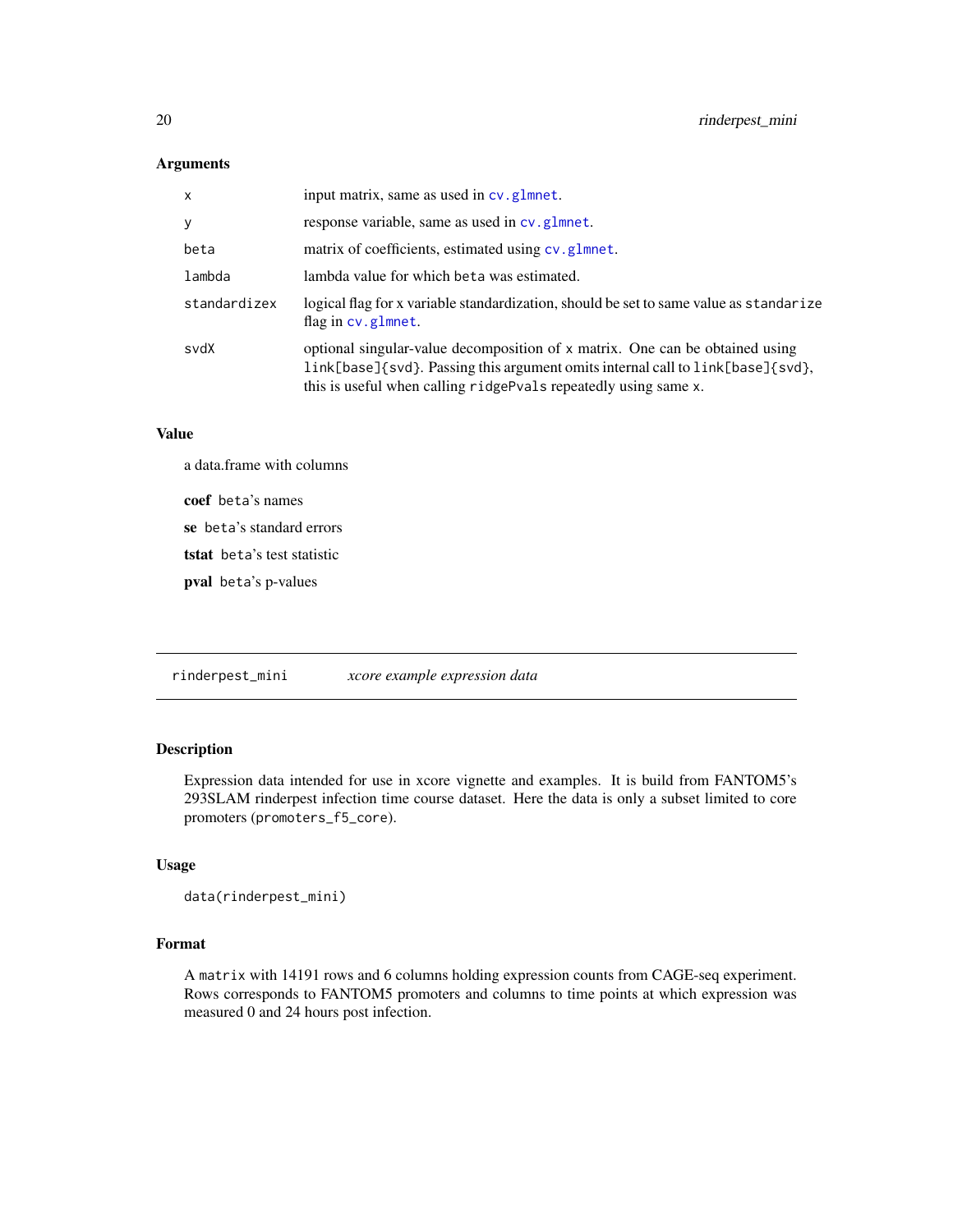<span id="page-20-0"></span>

Calculate \$R^2\$

## Usage

rsq(y, yhat, offset)

## Arguments

|        | numeric vector of observed expression values.  |
|--------|------------------------------------------------|
| vhat   | numeric vector of predicted expression values. |
| offset | numeric vector giving basal expression level.  |

#### Value

numeric vector

```
simplifyInteractionMatrix
```
*Simplify Interaction Matrix*

## Description

Simplify Interaction Matrix

## Usage

```
simplifyInteractionMatrix(mat, alpha = 0.5, colname = NA)
```
## Arguments

| mat     | dgCMatrix interaction matrix such as produced by getInteractionMatrix.                                                       |
|---------|------------------------------------------------------------------------------------------------------------------------------|
| alpha   | Number between 0 and 1 specifying voting threshold. Eg. for 3 column matrix<br>alpha 0.5 will give voting criteria $\geq$ 2. |
| colname | character giving new column name.                                                                                            |

## Value

dgCMatrix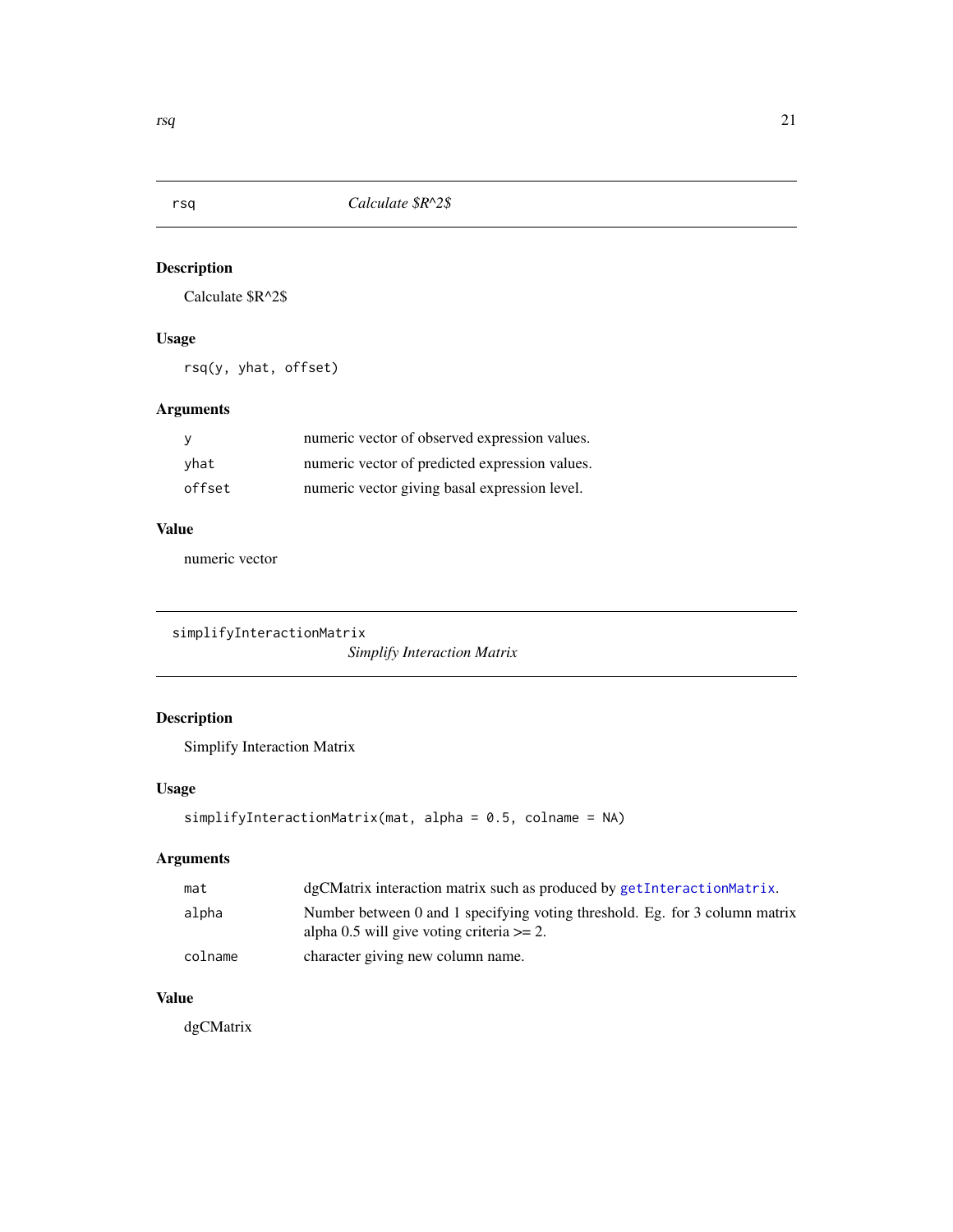<span id="page-21-0"></span>

Stouffer's Z-score method is a meta-analysis technique used to combine the results from independent statistical tests with the same hypothesis. It is closely related to Fisher's method, but operates on Z-scores instead of p-values [\(Wikipedia article\)](https://en.wikipedia.org/wiki/Fisher%27s_method).

#### Usage

stoufferZMethod(z)

## Arguments

z a numeric vector of Z-score to combine.

## Value

a number giving combined Z-score.

subsetWithMissing *Subset keeping missing*

#### Description

Subset matrix keeping unmatched rows as NA.

## Usage

subsetWithMissing(mat, rows)

## Arguments

| mat  | matrix    |
|------|-----------|
| rows | character |

## Value

a matrix

%>% *re-export magrittr pipe operator*

## Description

re-export magrittr pipe operator